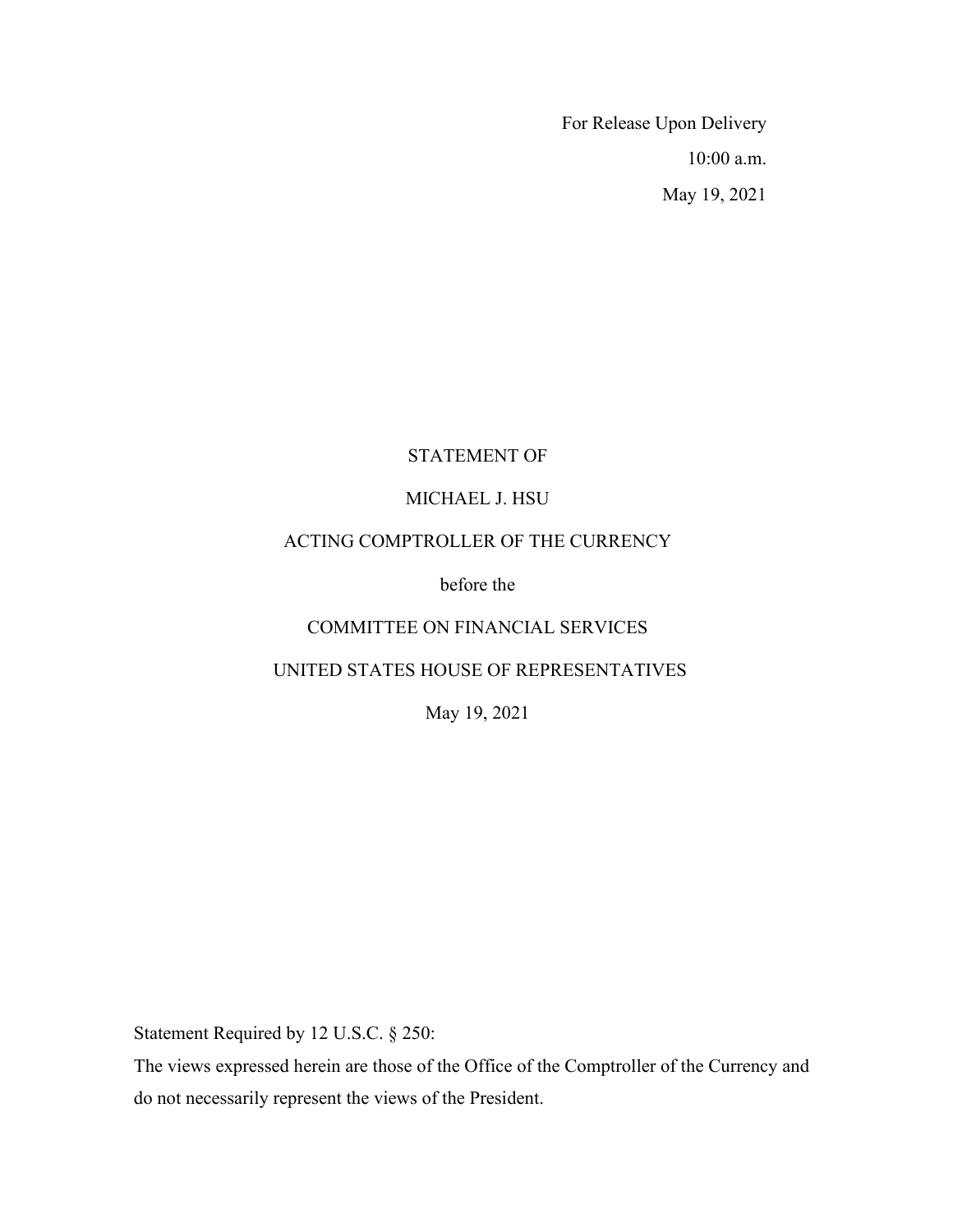## *Introduction*

Chairwoman Waters, Ranking Member McHenry, and members of the Committee, I am pleased to provide an update on the activities underway at the Office of the Comptroller of the Currency (OCC) to ensure that national banks and federal savings associations operate in a safe, sound, and fair manner.

Throughout the pandemic, the OCC has placed a priority on the health and safety of its workforce and taken steps to safeguard employees while maintaining their ability to ensure that the banks we supervise meet the objectives of our mission. The banks have played an important part in our nation's ongoing response to the COVID pandemic by providing essential banking services and needed capital and by extending credit to hundreds of millions of households and businesses.

Last week I was sworn in as Acting Comptroller of the Currency. It is a tremendous honor to work with the 3,500 dedicated professionals of the OCC. I appreciate the confidence Secretary Yellen has shown in me by appointing me to this important post. I am looking forward to building on the agency's long history and rich heritage.

I am a career public servant and a bank supervisor at my core. My experiences at the Securities and Exchange Commission, U.S. Department of the Treasury, International Monetary Fund, and the Board of Governors of the Federal Reserve System over the past 19 years have spanned periods of growth, crisis, reform, and recovery. I have seen firsthand the benefits that financial innovation and healthy competition can bring, as well as the harm that excessive risk taking, ineffective risk management, poor internal controls and lax compliance can inflict on families and businesses, the banking system, and the economy. I am proud to have worked alongside some of the smartest and most dedicated public servants in the world to repair and restore confidence in the financial system so that consumers, businesses, and communities can save, borrow, and participate in the economy.

Promoting fairness and inclusion in banking is a fundamental part of the OCC's mission. The events of the past year have compelled me and many others to consider whether we are achieving fairness across many aspects of society, including banking. I look forward to working with members of the committee, fellow regulators, community groups, banks, academics, and the staff of the OCC to ensure that the banking system works for *everybody*, especially those who are vulnerable, underserved, and unbanked.

My testimony today is focused on my priorities for the OCC and the review of key

1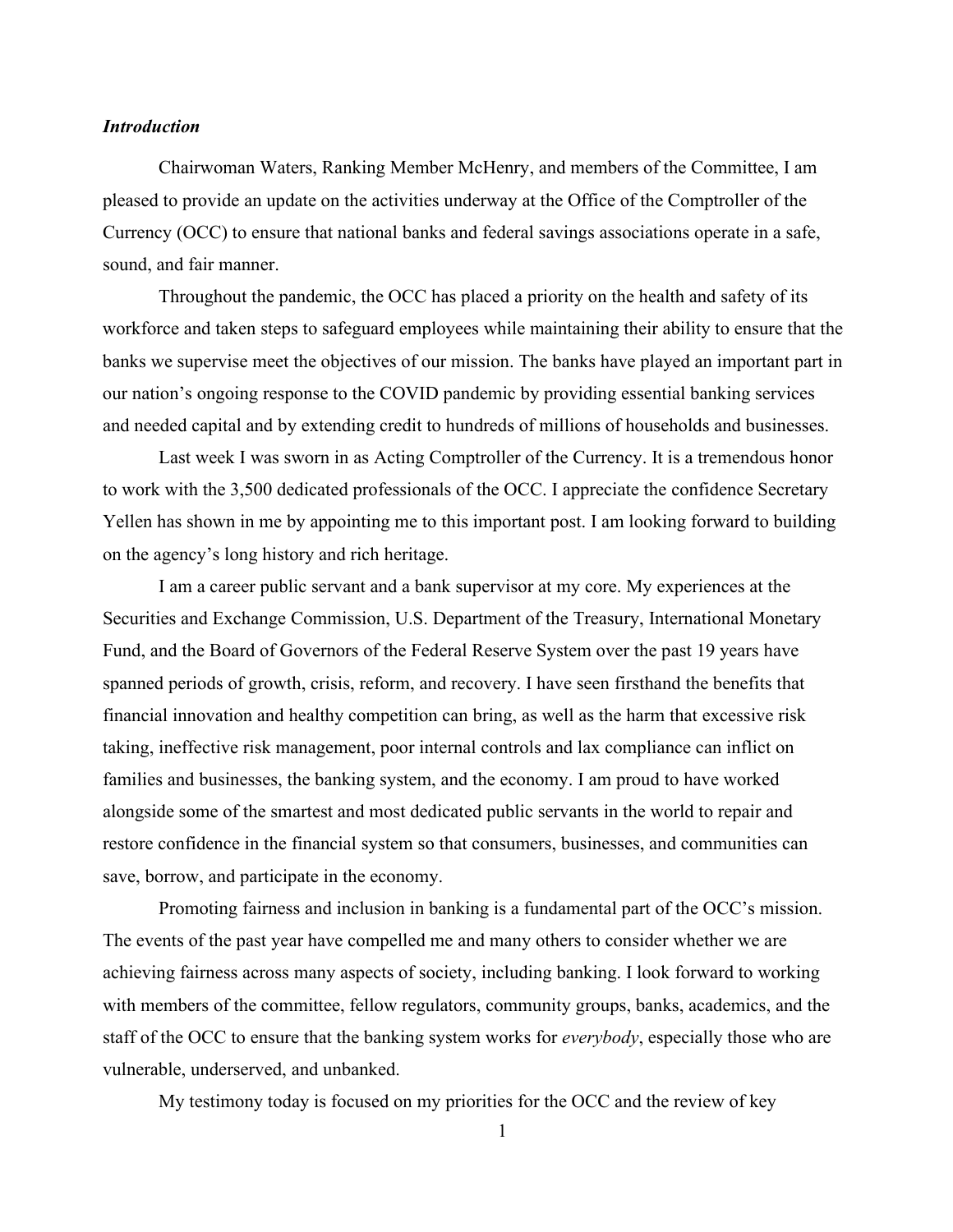regulatory standards and pending actions that I immediately initiated upon taking office.

#### *Priorities*

As Acting Comptroller, I have a responsibility to address urgent problems and issues facing the OCC and federal banking system. I see four challenges requiring the agency's immediate attention: (1) guarding against complacency by banks, (2) reducing inequality in banking, (3) adapting to digitalization, and (4) acting on the risks that climate change presents to the financial system.

## (1) Guarding Against Complacency by Banks

I believe the banking system, especially large banks, is at risk of becoming complacent.

Despite a once-in-a-lifetime pandemic, the banking system remains healthy. Key measures of financial strength – capital and liquidity ratios – are strong. Bank capital levels are well above where they were before the Great Recession, and bank liquidity is also substantially higher.

Banks are also profitable. Despite the extraordinary impacts of the pandemic on the economy, by year-end 2020, the banking system had largely recovered. Banks' average return on equity in the fourth quarter of 2020 slightly exceeded the average bank ROE in the fourth quarter of 2019 (11 percent versus 10.8 percent).

However, I am concerned that as the economy recovers and returns to normal, overconfidence leading to complacency is a risk. Indeed, the \$10 billion in cumulative losses related to Archegos, a non-bank financial company, reminds us of the importance of sound risk management.

Many large banks have ambitious growth plans, a robust merger outlook, and a "risk on" posture evident from investor calls. When done prudently, growth can provide significant benefits to consumers, communities, investors, and the U.S. economy. When done in an unsafe, unsound, and unfair manner, however, excessive growth can cause significant damage. One of our most important tasks as bank supervisors is to identify, assess, and act before that is the case.

My experience has made me sensitive to certain signals. Capitulation is one. In a dynamic economy, there is a constantly evolving set of products, practices, and clients that banks avoid, or limit exposure to, based on their risk appetite. For instance, a year ago at the height of the pandemic, most large financial firms avoided crypto-related activities and limited their exposures to Special Purpose Acquisition Companies (SPACs).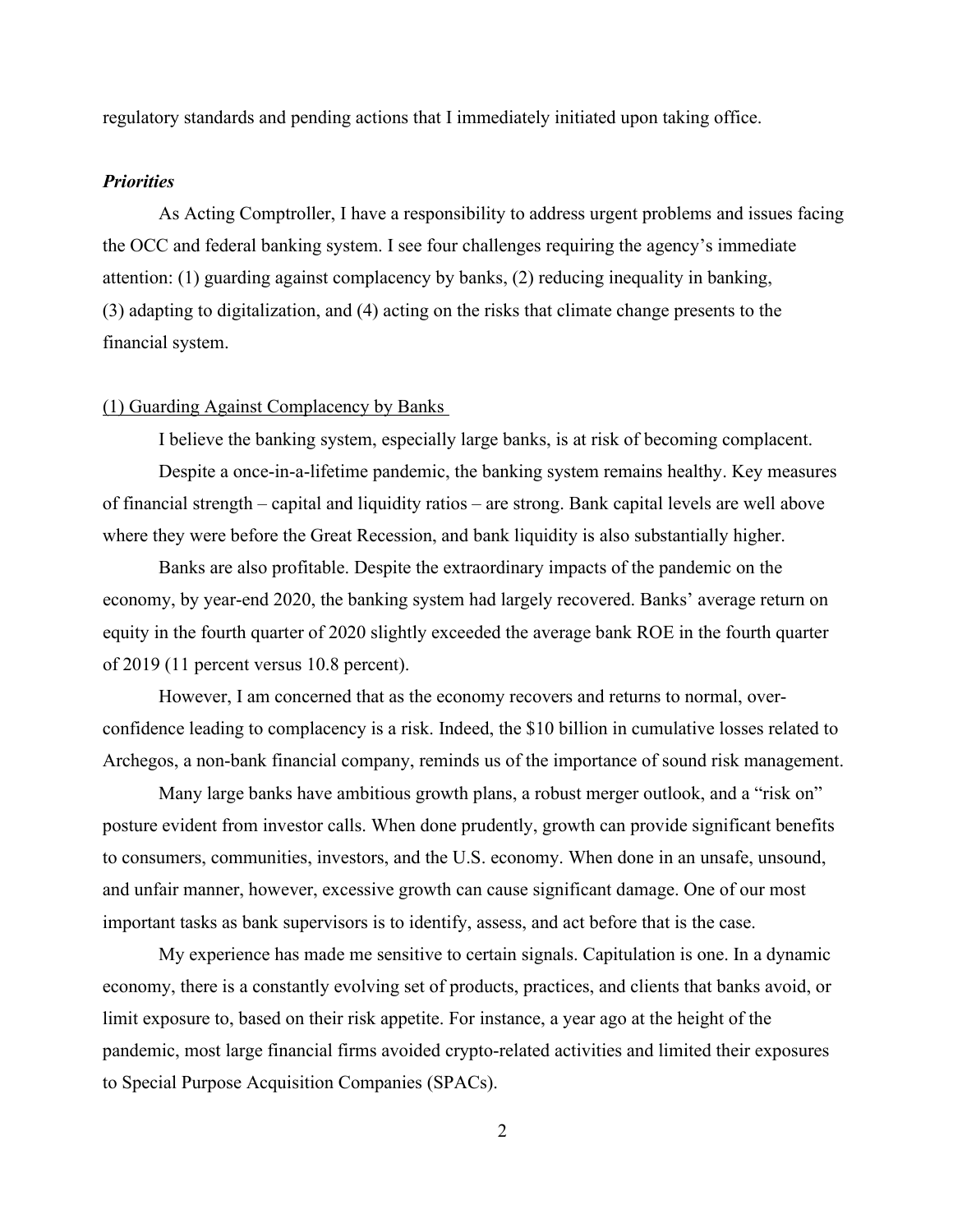Today things are different. In some cases, banks have done the work necessary, developed the risk management capabilities, and put in place the appropriate resources to engage prudently with these products, practices, and clients. In other cases, because of market demand and/or a fear of losing client share, banks have set aside their initial risk management concerns and engaged with more risk imprudently. Distinguishing between cases that are appropriate and those that are not, is a task for supervision (as distinct from regulation) and a critical component of guarding against complacency in the current environment.

Another critical task is ensuring that banks maintain robust financial positions, especially with regards to capital and allowances for loans and lease losses. The agency's *Semiannual Risk Perspective* report provides analysis and insights into these and other risks facing banks and federal savings associations.<sup>[1](#page-3-0)</sup> The report shows that credit risk remains elevated and is transitioning as the economic downturn continues to affect some borrowers' ability to service their debts and as economic activity accelerates as regions of the nation emerge from the pandemic. Assistance programs and federal, state, and local stimulus programs have suppressed past-due levels. Strategic risks associated with banks' management of net interest margin compression and efforts to improve earnings are elevated. Banks attempting to improve earnings may be tempted to implement measures including cost cutting, increasing credit risk, or extending duration. Operational risk is elevated because of a complex operating environment and increasing cybersecurity threats. Compliance risk is elevated as banks' expedited efforts to implement assistance programs challenge established change management, product, and service risk management practices.

Complacency is not a binary state. It often starts with small tradeoffs. Take, for instance, how banks respond to earnings pressures. Despite very low funding costs from low rates, loan growth is flat to declining. The impact of CARES Act programs on the business of banks, particularly mid-sized and community banks, was profound. Commercial and industrial loans, driven by PPP lending, expanded 3.1 percent for 2020. However, absent the PPP, C&I lending would have shrunk 9.1 percent. With such compressed margins, banks of all sizes may be tempted to reach for yield, operate beyond their risk appetites, or compromise their sound risk management.

<span id="page-3-0"></span><sup>&</sup>lt;sup>1</sup> See https://occ.gov/publications-and-resources/publications/semiannual-risk-perspective/index-semiannualrisk-perspective.html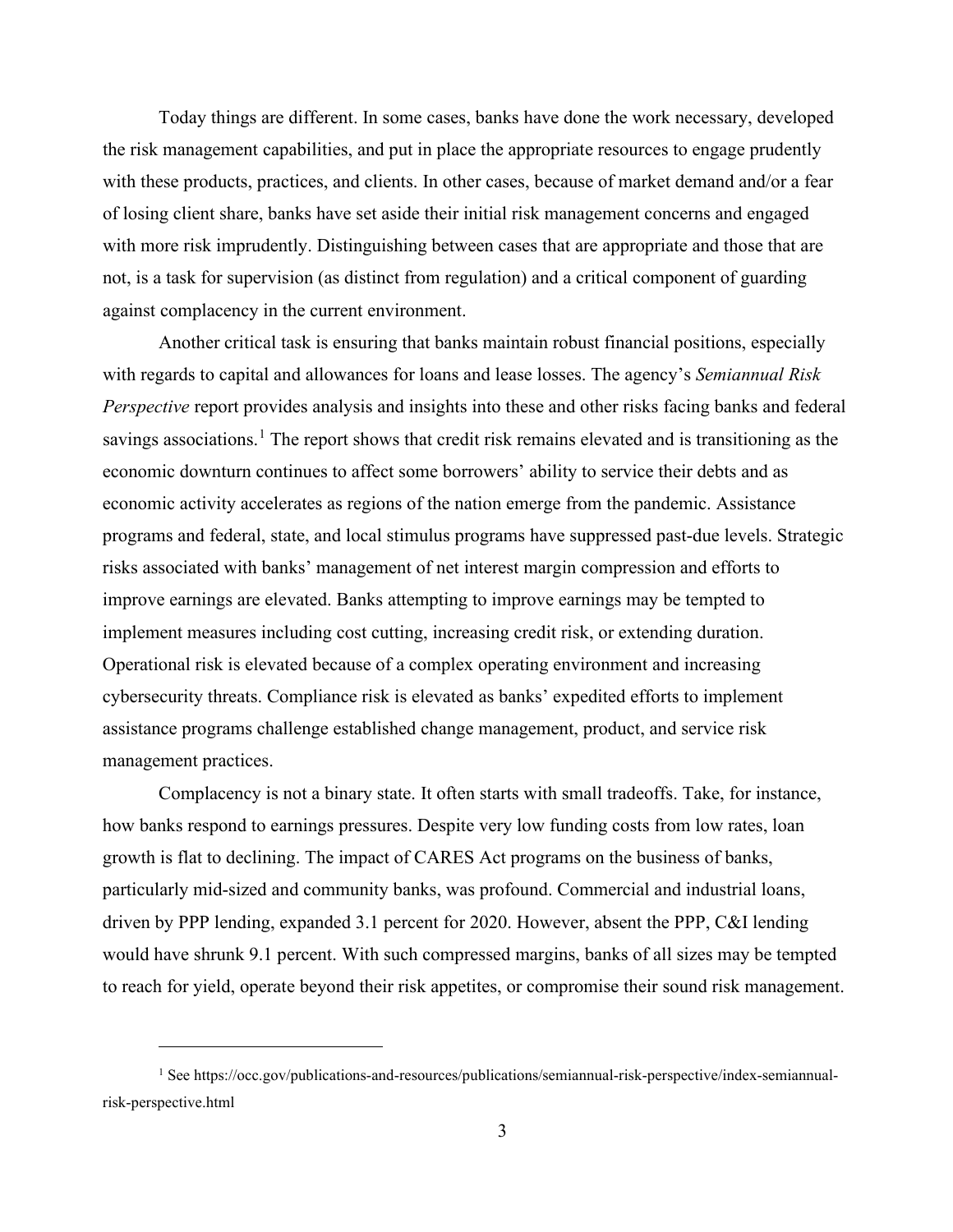In addition, the country's recent experience with the Solar Winds and Colonial Pipeline cyber-attacks underscores the need for banks to maintain and fortify a strong cybersecurity posture and risk management controls. The OCC is coordinating with the Federal Reserve and FDIC to conduct cybersecurity reviews at the largest banks, and recently issued a paper on Sound Practices to Strengthen Operational Resilience<sup>[2](#page-4-0)</sup> and a Notice of Proposed Rulemaking (NPR) on Computer Security Incident Notification.<sup>[3](#page-4-1)</sup> The OCC looks forward to receiving comments on the NPR and engaging with the industry to institute best practices in this area.

As supervisors, being vigilant and guarding against complacency will help ensure that the banking system remains safe, sound, and fair, and can support a strong economic recovery.

## (2) Reducing Inequality in Banking

Reducing inequality must be a national priority. The events of the last two years have brought our history of financial inequality into sharp relief. Recent research by the Brookings Institute illustrates the stark economic inequality faced by communities of color. In the average U.S. metropolitan area, homes in neighborhoods where the share of the population is 50 percent Black are valued at roughly half the price as homes in neighborhoods with no Black residents, suggesting that the most important source of generation wealth building has been denied this segment of the population. [4](#page-4-2)

The pandemic has had a disproportionate impact on minority households and businesses and threatens to further exacerbate financial disparities. The Federal Reserve's Survey of Household Economics and Decisionmaking, known as SHED, provides further evidence of the historical disparities experienced by communities and the impact the pandemic has had on the most vulnerable within our nation. The most recent report from that survey released in May showed the gap in financial well-being between White adults and Black and Hispanic adults grew by 4 percentage points since 2017 alone and more than a third of Black and Hispanic adults reported

<span id="page-4-0"></span><sup>2</sup> OCC News Release 2020-144. "Agencies Release Paper on Operational Resilience." October 30, 2020 (https://occ.gov/news-issuances/news-releases/2020/nr-ia-2020-144.html).

<span id="page-4-1"></span><sup>3</sup> OCC News Release 2020-175. "Agencies Propose Requirement for Computer Security Incident Notification." December 18, 2020 (https://www.occ.gov/news-issuances/news-releases/2020/nr-ia-2020-175.html).

<span id="page-4-2"></span><sup>4</sup> Andre Perry, Jonathan Rothwell, and David Harshbarger. "The Devaluation of Assets in Black Neighborhoods." Metropolitan Policy Program at Brookings. November 2018.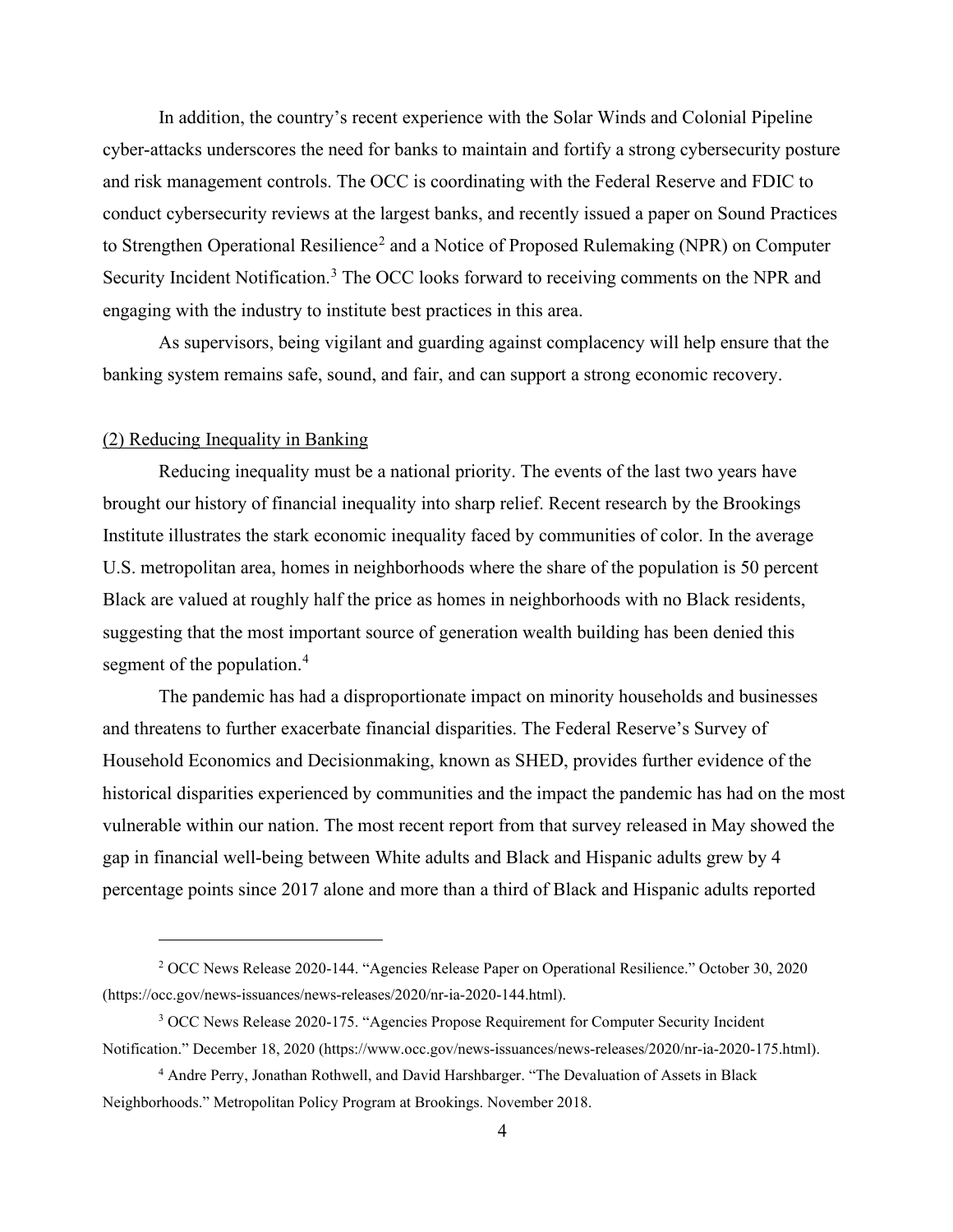doing worse financially than prior to the pandemic.<sup>[5](#page-5-0)</sup> Black and Hispanic households have been more likely to lose income and have trouble making rent or mortgage payments during the pandemic, [6](#page-5-1) while minority-owned small businesses have been hit harder than white-owned small businesses.<sup>[7](#page-5-2)</sup> The recovery threatens to leave these and rural communities even further behind.<sup>[8](#page-5-3)</sup>

Banks can play an important role in preventing this and closing the wealth gap. Historically, many low-income individuals have been treated by banks as either credits to be avoided or credits to be exploited. The OCC's twin missions of ensuring equal access to financial services and fair treatment speak to both of these challenges.

To address this problem, the OCC must work to *strengthen* regulations implementing the Community Reinvestment Act (CRA). While the OCC's 2020 final rule took an important step in attempting to improve upon the framework put in place in 1995, I believe there is significant room for improvement. First, circumstances have changed because of the pandemic, and we should examine the extent to which its aftermath will have a disproportionate impact on minorities, rural communities, and vulnerable groups. Second, the public has provided helpful feedback on the Federal Reserve's advance notice of proposed rulemaking. Third, we have learned important lessons based on the partial implementation of the 2020 rule. I have asked staff to review the 2020 final rule with these considerations in mind. All options are under consideration, including rescinding or substantially revising the current rule and working with the Federal Reserve and FDIC on a joint proposal. Without prejudice to the outcome of the review, I am committed to following normal procedures and seeking public comment on any changes. The CRA is too important to do otherwise—all voices need to be heard and considered.

Second, we must be vigilant in examining and enforcing fair lending laws that promise fair

<span id="page-5-0"></span><sup>5</sup> "Economic Well-Being of U.S. Households in 2020." Board of Governors of the Federal Reserve System. May 2021.

<span id="page-5-1"></span><sup>6</sup> Sharon Cornelissen and Alexander Hermann. "A Triple Pandemic? The Economic Impacts of COVID-19 Disproportionately Affect Black and Hispanic Households." Joint Center for Housing Studies. Harvard University. July 7, 2020.

<span id="page-5-2"></span><sup>7</sup> André Dua, Deepa Mahajan, Ingrid Millán, and Shelley Stewart. "COVID-19's effect on minority-owned small businesses in the United States." McKinsey. May 27, 2020.

<span id="page-5-3"></span><sup>&</sup>lt;sup>8</sup> Emily Moss, Kriston McIntosh, Wendy Edelberg, and Kristen Broady. "The Black-white wealth gap left Black households more vulnerable." Brookings Institute. December 8 2020 (https://www.brookings.edu/blog/upfront/2020/12/08/the-black-white-wealth-gap-left-black-households-more-vulnerable/).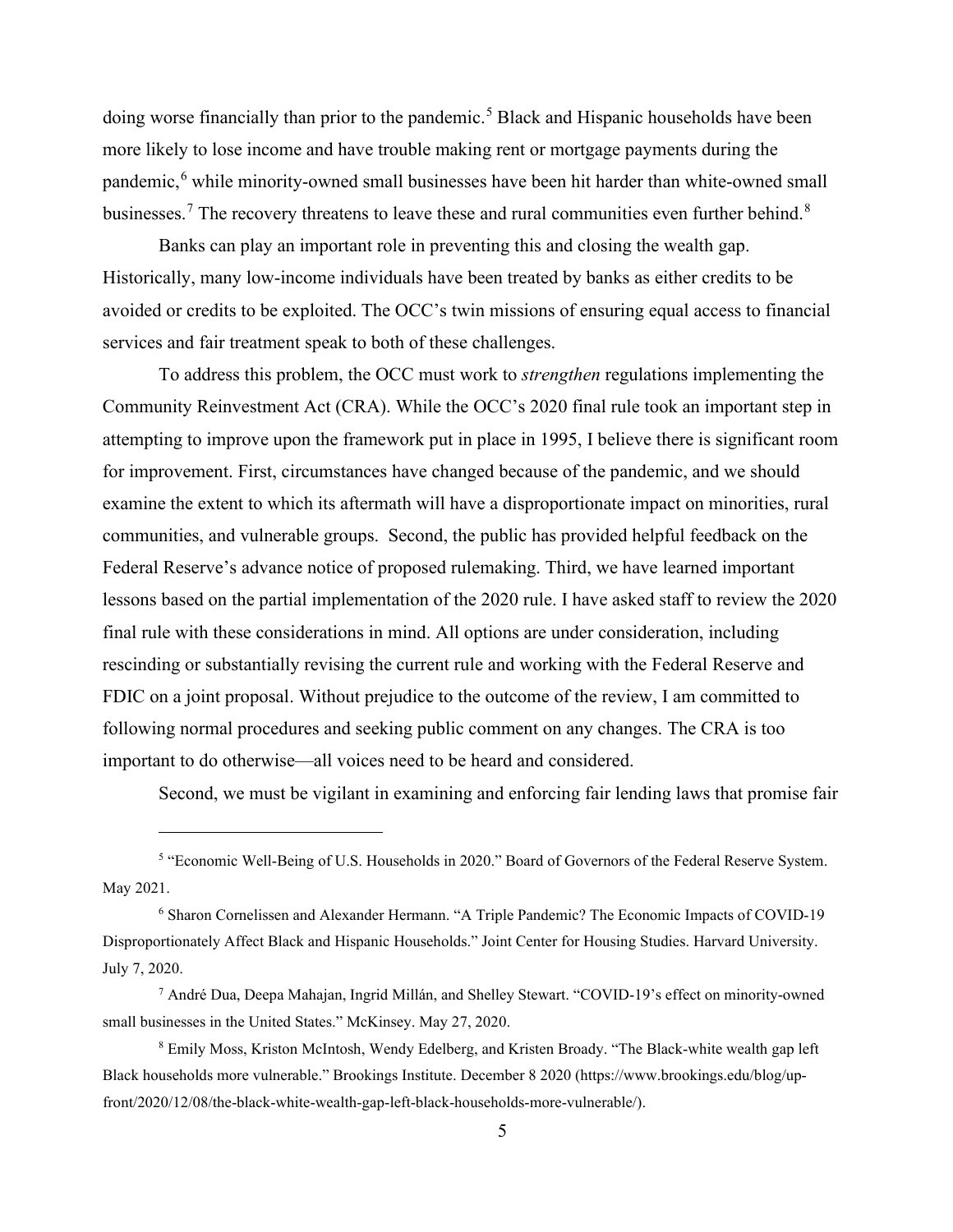treatment and consumer protection and are intended to correct systemic bias of the past. The OCC will not hesitate to use the full range of tools under our supervisory authority to remediate deficiencies when we see them. When warranted, this may include assessing penalties and taking enforcement actions to hold banks accountable for violations of laws and regulations.

Third, we must call out racial, gender, and other biases and push for change where needed. For instance, the OCC has been monitoring increasing concerns about racial bias in appraisals, particularly in residential lending.<sup>[9](#page-6-0)</sup> The OCC is engaged with stakeholders to raise awareness and facilitate improvements in the appraisal process, making sure banks have the valuation information and data they need to underwrite their loans and manage their risks, and that the process is fair, objective, and free from bias.

Finally, in addition to regulatory action and supervision, we have leveraged our status as a respected and knowledgeable federal agency to convene leaders and inspire action toward solving long-standing problems within our financial system. Such is the goal of Project REACh.

### *Origin and Scope of Project REACh*

Last summer, in the midst of the nation's calls for racial and economic equality, the OCC conceived and launched the "Roundtable for Economic Access and Change" (known as Project REACh).<sup>[10](#page-6-1)</sup> Project REACh brings together leaders of banking, civil rights, technology, and business organizations to identify and reduce specific barriers that prevent underserved and minority communities from full, equal, and fair participation in the nation's economy. Project REACh convenes those with the ability to help reduce inherent and structural obstacles so underserved populations have the same opportunities to succeed and benefit from the nation's financial system as others. The OCC has dedicated staff supporting the project.

Shortly after launch, the participants of Project REACh identified several key barriers to financial inclusion and equity for underserved populations, including lack of usable credit scores, low rates of homeownership, and poor access to capital for minority-owned and small businesses.

<span id="page-6-0"></span><sup>9</sup> "Black Homeowners Face Discrimination in Appraisals." *New York Times*. August 27, 2020 (https://www.nytimes.com/2020/08/25/realestate/blacks-minorities-appraisals-discrimination.html).

<span id="page-6-1"></span><sup>&</sup>lt;sup>10</sup> "OCC Announces Project REACh to Promote Greater Access to Capital and Credit for Underserved Populations" News Release 2020-89. July 10, 2020 (https://occ.gov/news-issuances/news-releases/2020/nr-occ-2020- 89.html).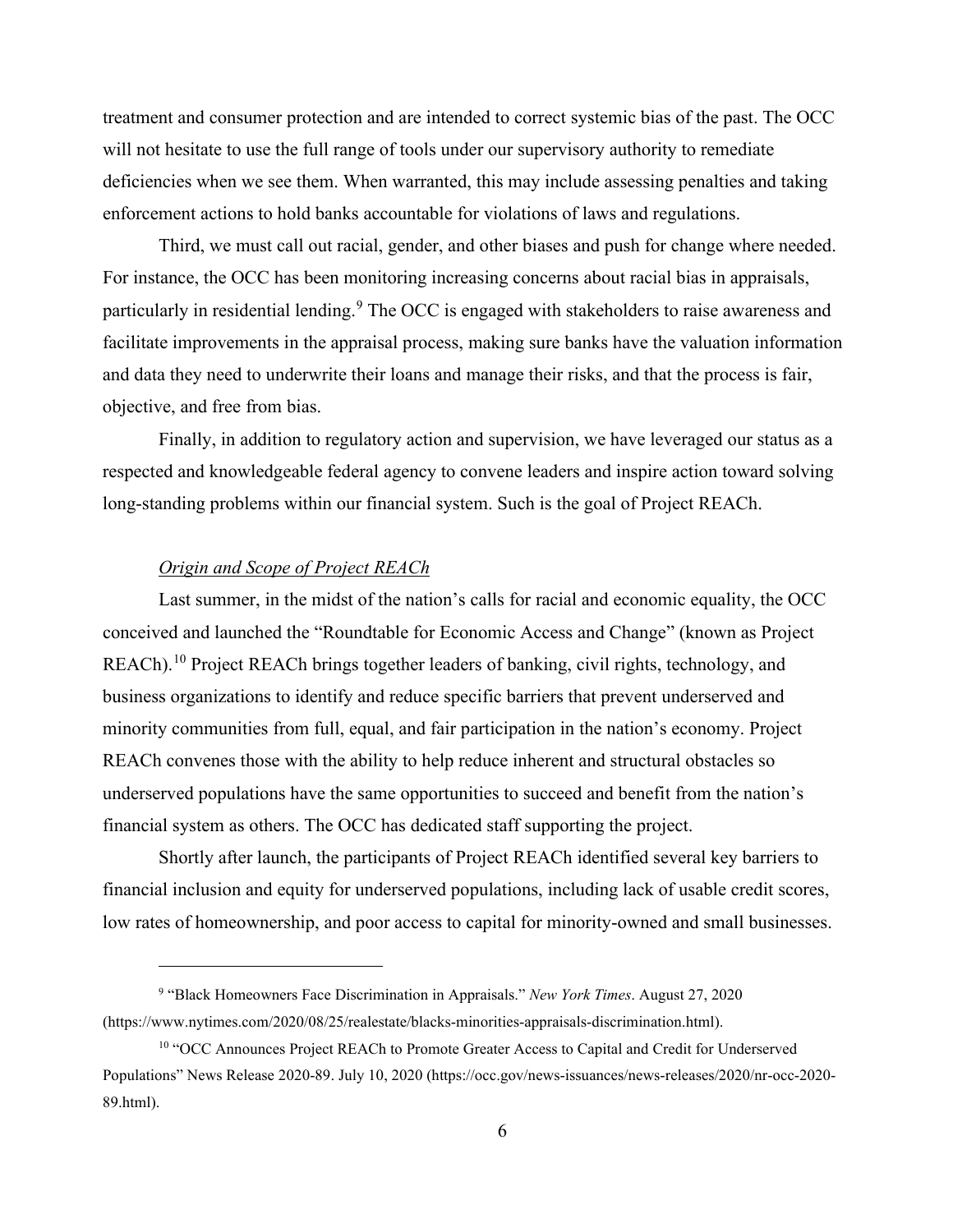Four national workstreams, described below, were formed to address those.

*Inclusion for credit invisibles*: Forty-five million Americans—disproportionately poor and minority—lack a credit score and cannot obtain mortgages, credit cards, or other lending products. Yet many people in this segment pay rent, utilities, and other recurring financial obligations. Project REACh participants are evaluating models that use alternative data sources, including rent payments, utility bill payments, and other direct debit authorizations to demonstrate on-time payment history and boost the measurable creditworthiness of many Americans. Some of the banks engaged in this workstream are working with technology firms to develop a pilot program that would evaluate data and boost the creditworthiness of gig economy workers. These can help tear down a major barrier to economic access for millions of consumers and minority entrepreneurs, who currently rely on their personal credit to secure business loans. Today, some large banks are in the process of issuing credit cards and other consumer lending products to individuals with no credit score. Other progress in this area was reported in the press last week regarding a collaborative effort to test the use of alternative data and underwriting to provide broader responsible access to credit for previously underserved people.<sup>[11](#page-7-0)</sup>

*Revitalization of Minority Depository Institutions* (MDIs): The number of MDIs has declined over the years. The remaining MDIs are critical sources of credit and financial services in their communities, but face challenges with accessing capital, adopting new technology, and modernizing their infrastructures. Project REACh recognizes opportunities for partnerships that deliver sustained financial assistance to help MDIs remain a vibrant part of the economic landscape. The OCC has expanded relationships between larger banks and MDIs through capital investments dedicated to improving the technological infrastructure of MDIs so they can offer the same benefits to their customers like remote capture and faster electronic payment platforms.

Last fall, we developed a pledge for larger banks to support MDIs.<sup>[12](#page-7-1)</sup> To date, 22 banks have signed the pledge to provide dedicated technical assistance to help with talent development for MDI staff, as well as diversification of product offerings, and have committed nearly half a

<span id="page-7-0"></span><sup>11</sup> Peter Rudegeair and AnnaMaria Andriotis. "JPMorgan, Others Plan to Issue Credit Cards to People With No Credit Scores." *Wall Street Journal*. May 13, 2021 (https://www.wsj.com/articles/jpmorgan-others-plan-to-issuecredit-cards-to-people-with-no-credit-scores-11620898206).

<span id="page-7-1"></span><sup>&</sup>lt;sup>12</sup> See OCC Project REACh Pledge to Strengthen Minority Depository Institutions. (https://www.occ.gov/news-issuances/news-releases/2020/nr-occ-2020-166a.pdf).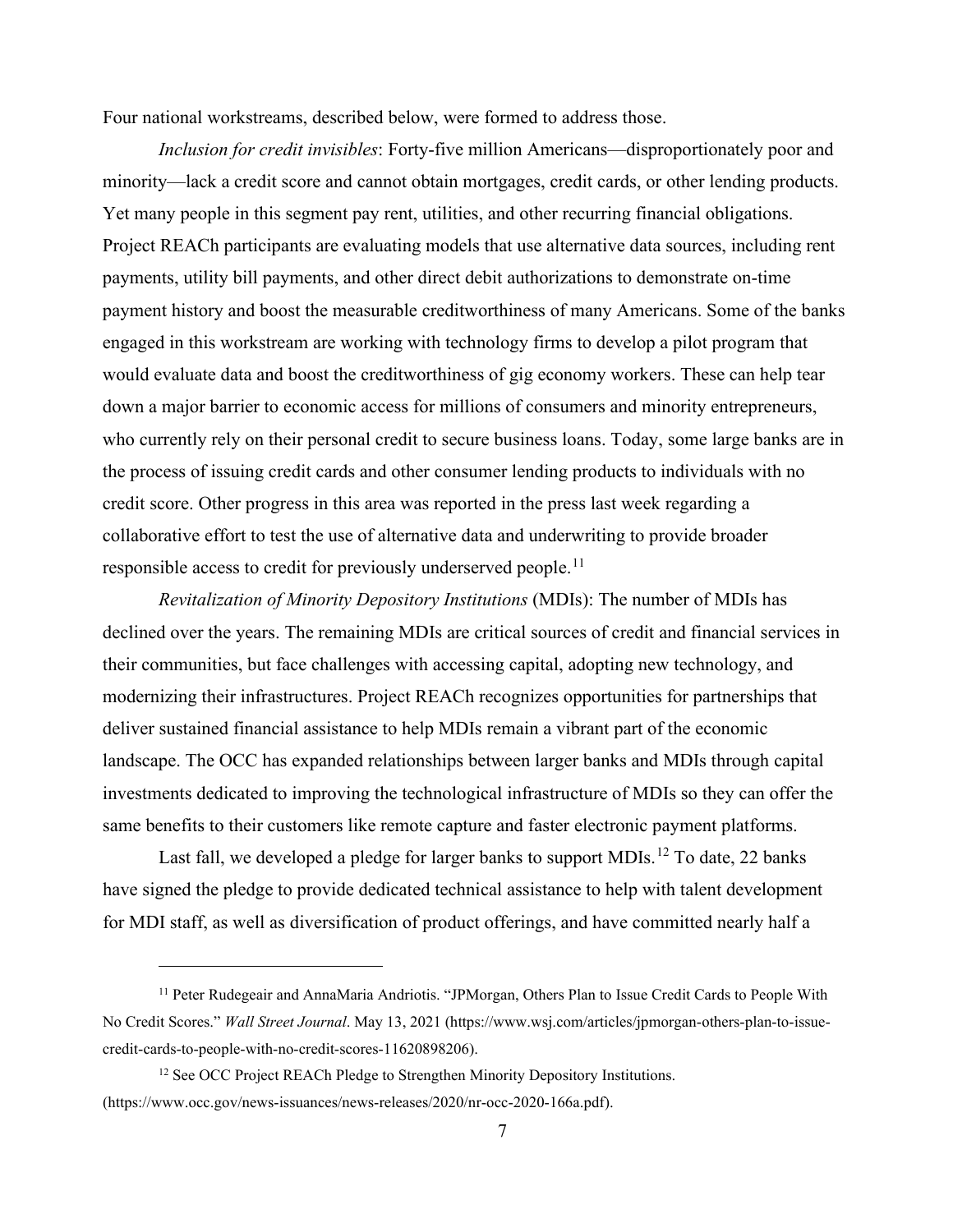billion dollars in investments to MDIs. Most recently, we facilitated a meeting between the National Bankers Association, which represents minority financial institutions, and three of the largest service providers to mid-sized and community banks to assess how they can build better business relationships with MDIs and offer more affordable, innovative solutions to them.

*Increasing homeownership and the inventory of affordable housing*: Homeownership is one of the primary ways that families build wealth. Notably, since the Great Recession, the homeownership gap between Blacks and whites has *grown* to its highest level in 50 years. [13](#page-8-0) One of the biggest barriers to homeownership for minority borrowers is that they do not have enough saved for a down payment. Working with civil rights and community-based groups, several participating banks have developed or expanded down payment assistance programs for minority and underserved homebuyers. These programs work in conjunction with community groups with counselors approved by the U.S. Department of Housing and Urban Development to provide consumers educational support for eligibility in these programs.

To increase the inventory of affordable housing, particularly in densely populated markets, Project REACh participants are exploring converting bank-owned housing inventories into affordable homes through low-cost transfer and renovation loans. This has included proposals to repurpose underutilized and surplus commercial real estate into mixed-use facilities that would include residential property and provide additional homebuying opportunities.

*Expanding access to capital for minority-owned and small businesses*: Project REACh participants also are engaged in evaluating models and strategies that facilitate loan participations and consortium lending to minority-owned and small businesses. The effort involves developing a consortium model whereby MDIs, community development financial institutions (CDFIs), and larger banks collaborate to support agricultural businesses and emerging commercial enterprises and industries in rural and native communities, such as clean energy and broadband.

To support small businesses more generally, other Project REACh participants are identifying the challenges of collateral requirements and transitioning entrepreneurs from overutilization of consumer credit towards establishing a commercial credit profile and small business identity that meets the qualifications for small business trade lines. Participants also are currently developing a comprehensive guide for entrepreneurs to point them to the resources they need along

<span id="page-8-0"></span><sup>&</sup>lt;sup>13</sup> Urban Institute, "Breaking Down the Black-White Homeownership Gap" Feb. 21, 2020.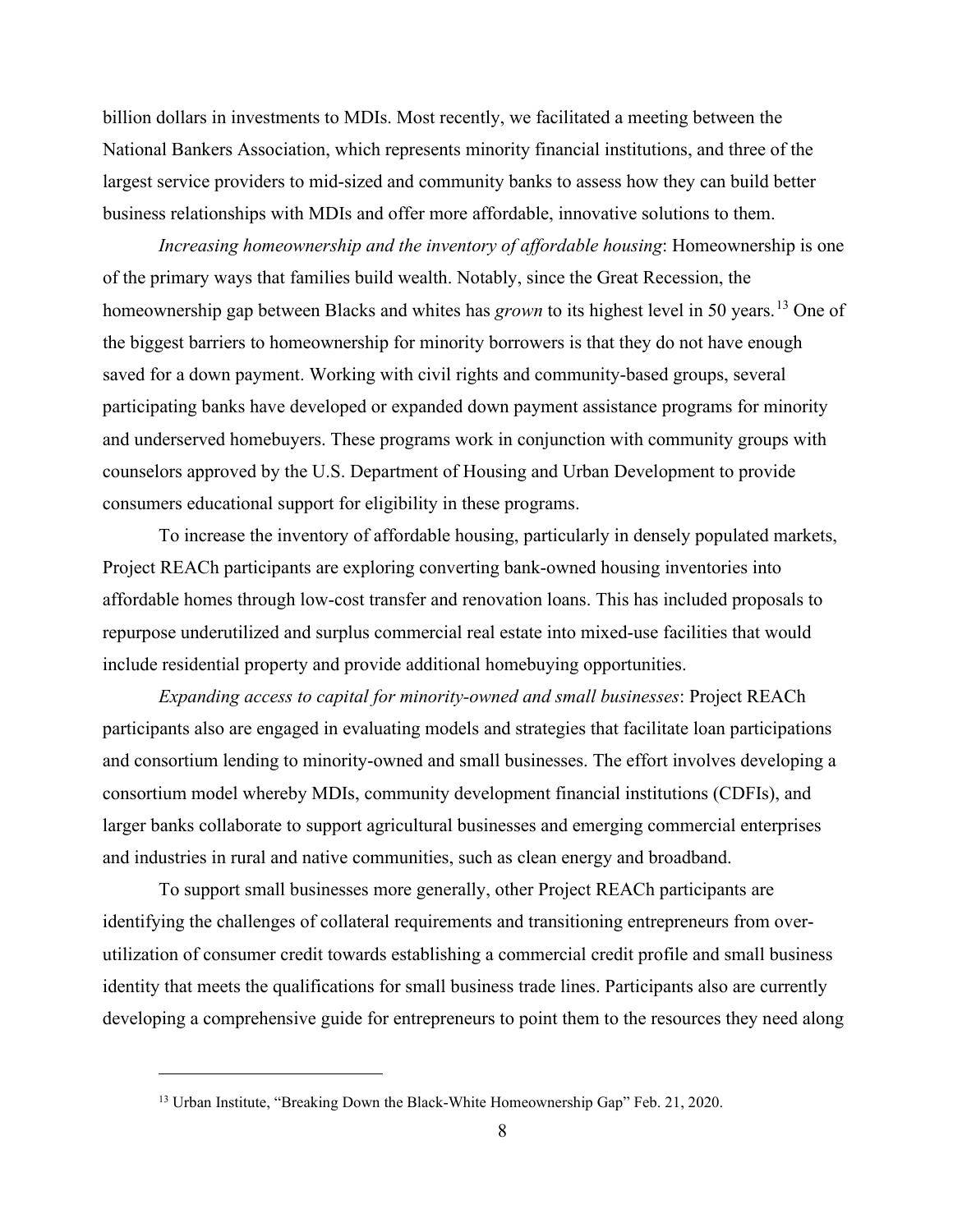the business development continuum.

Finally, a few participating Project REACh banks have created and offered virtual procurement showcases for minority-owned enterprises and entrepreneurs from underserved communities to build better business relationships and provide opportunities for growth and expansion.

While the four workstreams noted above are national in scope, the path to economic inclusion is often local. Needs differ across communities and markets. That is why we have created area-specific demonstrations of Project REACh where local stakeholders directly voice what their needs are and how to overcome their specific and unique economic barriers. Regional programs and efforts a have expanded to Los Angeles, and several other cities are under consideration as areas of focus.

## *OCC's Commitment to Diversity and Inclusion*<sup>[14](#page-9-0)</sup>

As an agency, we also need to do our part to reduce inequality and improve our own diversity, equity, and inclusion. As Acting Comptroller, I am committed to continuing to promote these efforts and ensure that they continue to be areas of focus for my Executive Committee.

The OCC engages in comprehensive hiring, recruitment, and employee retention strategies to support efforts to expand agency diversity. We also provide a wide range of formal and informal career development opportunities to provide leadership skills to our employees, which are crucial for career development. Additionally, the OCC has eight employee network groups,  $15$  each of which serve as a collective voice in communicating workplace concerns and providing input to management around diversity and inclusion programs within the OCC. These have proven to be a valuable means to attract and retain employees from diverse backgrounds and create an inclusive work environment for all employees.

<span id="page-9-0"></span><sup>&</sup>lt;sup>14</sup> Testimony of OMWI Director Joyce Byrd Cofield before the House Financial Services Subcommittee on Diversity and Inclusion, September 8, 2020 for a detailed explanation of our diversity and inclusion programs (https://www.occ.gov/news-issuances/congressional-testimony/2020/ct-occ-2020-118-written.pdf).

<span id="page-9-1"></span><sup>&</sup>lt;sup>15</sup> These employee network groups are the Coalition of African-American Regulatory Employees (CARE); Generational Crossroads; HOLA; Network of Asian Pacific Americans (NAPA); PRIDE; The Women's Network (TWN); Veterans Employee Network (VEN); and the Differently Abled Workforce Network (DAWN).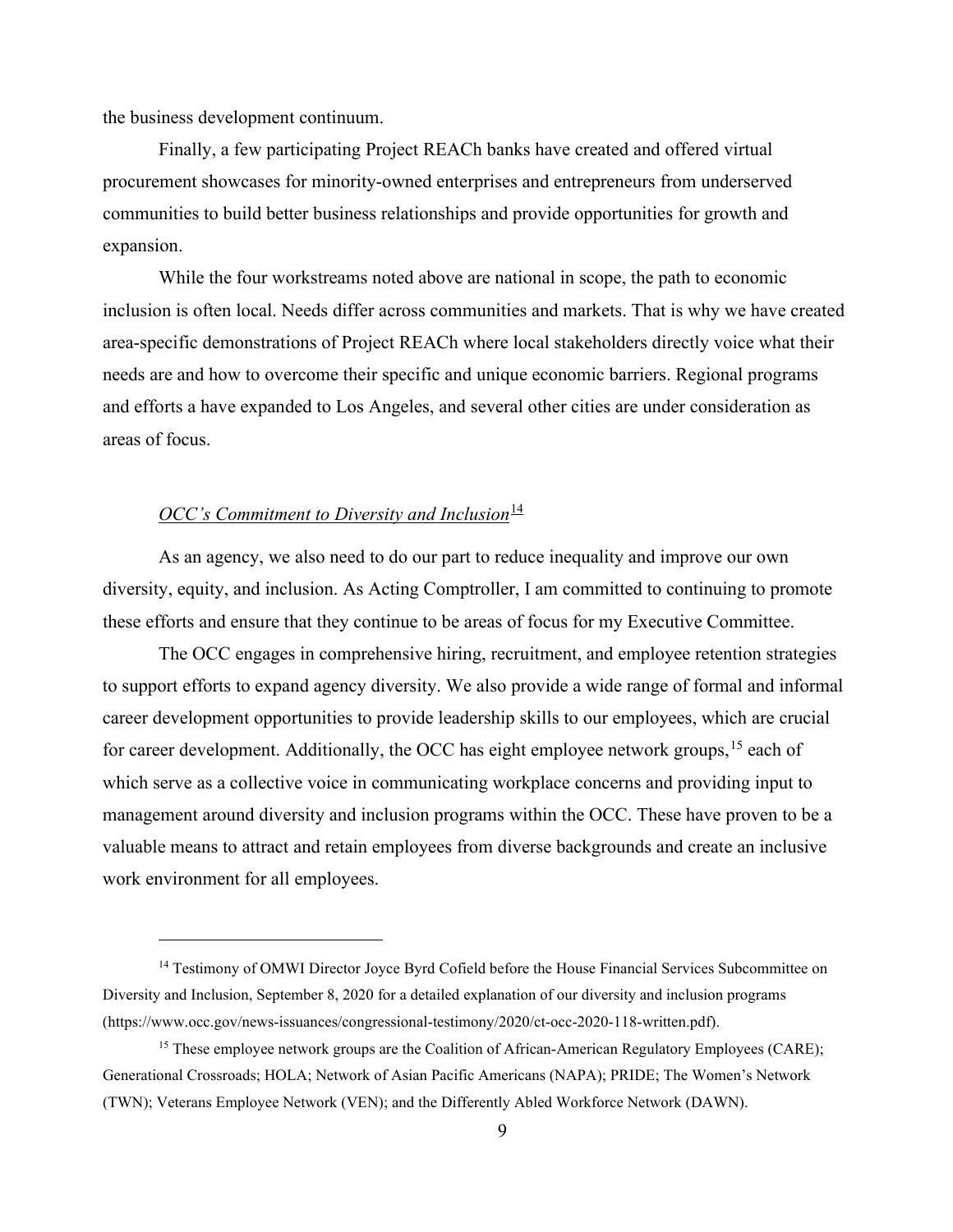Such efforts have made some progress. Over the past 10 years, the OCC's total minority workforce has increased, and both manager and senior-level manager positions held by minority and female populations also have increased.<sup>[16](#page-10-0)</sup> While the trend is positive and strides have been made, more needs to be done.

For the third consecutive year, the OCC will host its High School Scholars Internship Program (HSSIP) this summer, a six-week paid internship for nearly 100 minority students from public and charter high schools in the District of Columbia. This program provides an opportunity for students to explore a variety of career paths at the OCC, gain an understanding of the financial services industry, and engage in enrichment activities on financial literacy and leadership fundamentals. In addition to our HSSIP program, the OCC has provided minority college students paid internship opportunities for more than a decade through its National Diversity Internship Program.

## (3) Adapting to Digitalization

The business of banking is changing rapidly, driven by three related trends: (1) the mass adoption of digital technology, (2) the rise of payments, and (3) technological innovations developed outside of the banking system.

For me, it is hard not to feel some déjà vu. In the 1990s and 2000s, "disintermediation" was the watchword. Securities firms and capital markets were disintermediating bank lending and the innovation was focused on financial engineering (credit default swaps, collateralized debt obligations, etc.). While this led to greater efficiency in the allocation of credit from savers to borrowers, it also gave rise to a large and less regulated shadow banking system, which eventually collapsed and contributed to the Great Recession.

Today, banks are again being disintermediated but in a different way. Instead of securities firms and capital markets, it is fintechs and technology platforms. Instead of lending, it is payments processing. Instead of financial engineering, it is application programming interfaces, machine learning, and distributed ledgers.

<span id="page-10-0"></span><sup>&</sup>lt;sup>16</sup> The OCC's minority population has increased from 30 to 36 percent. Manager positions held by minority and female populations increased from 21 to 28 percent and 37 to 39 percent respectively. Senior level manager positions held by minority and female employees increased from 20 to 25 percent and 27 to 30 percent respectively.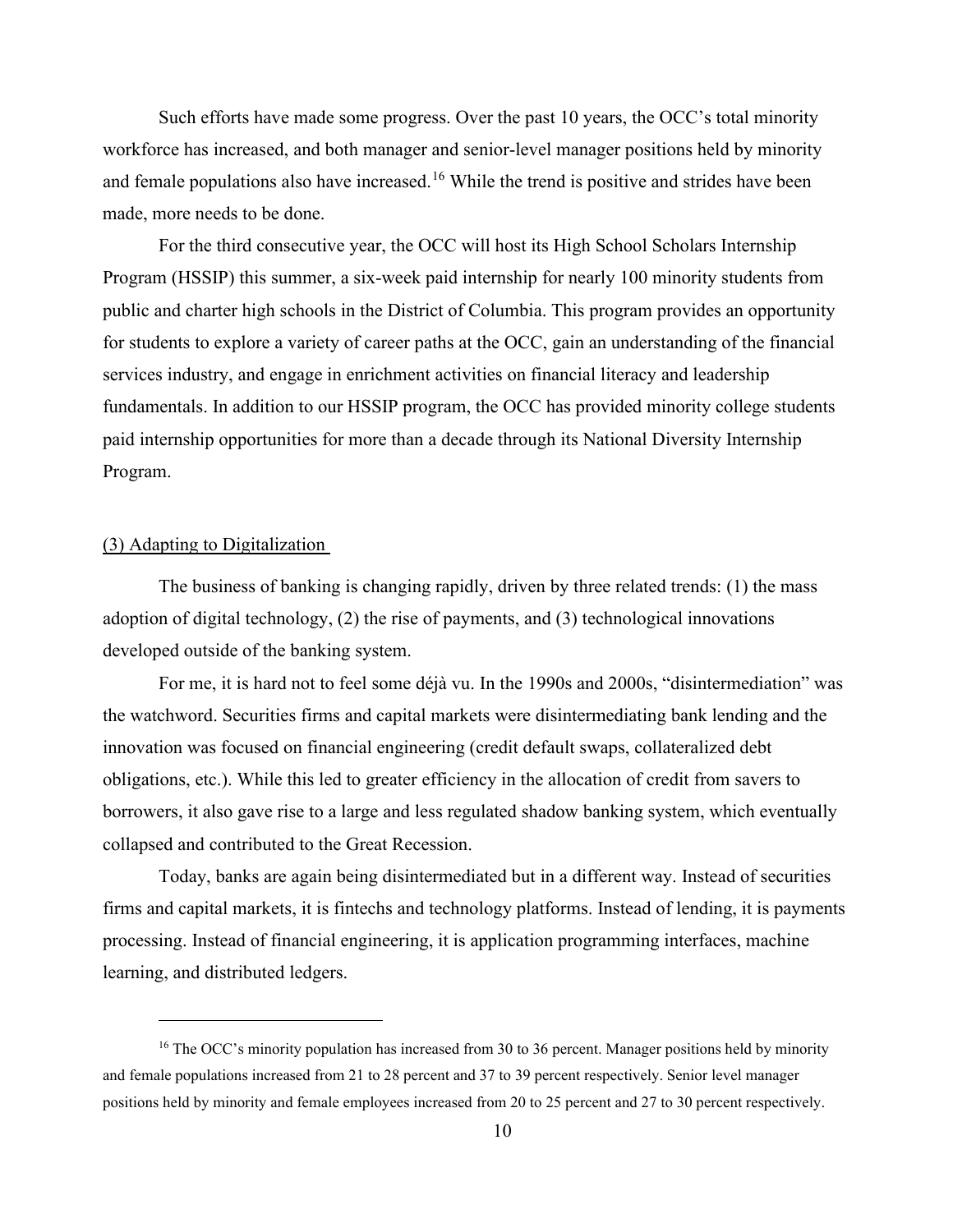I believe these trends cannot be stopped. They bring great promise, but also risks. Banks and the regulatory community must adapt to them.

My primary concern is that the regulatory community is taking a fragmented agency-byagency approach to these trends, just as it did in the 1990s and 2000s. To the extent there is interagency coordination, it tends to be tactical, to deal with a pressing issue, such as Facebook's Diem. The key strategic question which the regulatory community must answer collectively is: Where should we set the regulatory perimeter? To my knowledge, there is not a shared understanding of the answer to that question and no overarching strategy to achieve it.

At the OCC, the focus has been on encouraging responsible innovation. For instance, we created an Office of Innovation, updated the framework for chartering national banks and trust companies, and interpreted crypto custody services as part of the business of banking. I have asked staff to review these actions.

My broader concern is that these initiatives were not done in full coordination with all stakeholders. Nor do they appear to have been part of a broader strategy related to the regulatory perimeter. I believe addressing both of these tasks should be a priority.

Finally, I would like to share my preliminary perspective on licensing and charters. Notwithstanding the strong oversight and enhanced provisions the OCC requires, some are concerned that providing charters to fintechs will convey the benefits of banking without its responsibilities. Others are concerned that refusing to charter fintechs will encourage growth of another shadow banking system outside the reach of regulators. I share both of these concerns. Denying a charter will not make the problem go away, just as granting a charter will not automatically make a fintech safe, sound, and fair. I will expect any fintechs that the OCC charters to address the financial needs of consumers and businesses in a fair and equitable manner and support the important goal of promoting the availability of credit. Recognizing the OCC's unique authority to grant charters, we must find a way to consider how fintechs and payments platforms fit into the banking system, and we must do it in coordination with the FDIC, Federal Reserve, and the states.

## (4) Acting on the Risks that Climate Change Presents to the Financial System

As Secretary Yellen has noted, climate change poses an existential risk. Multiple government agencies are charged with addressing the environmental and social problems that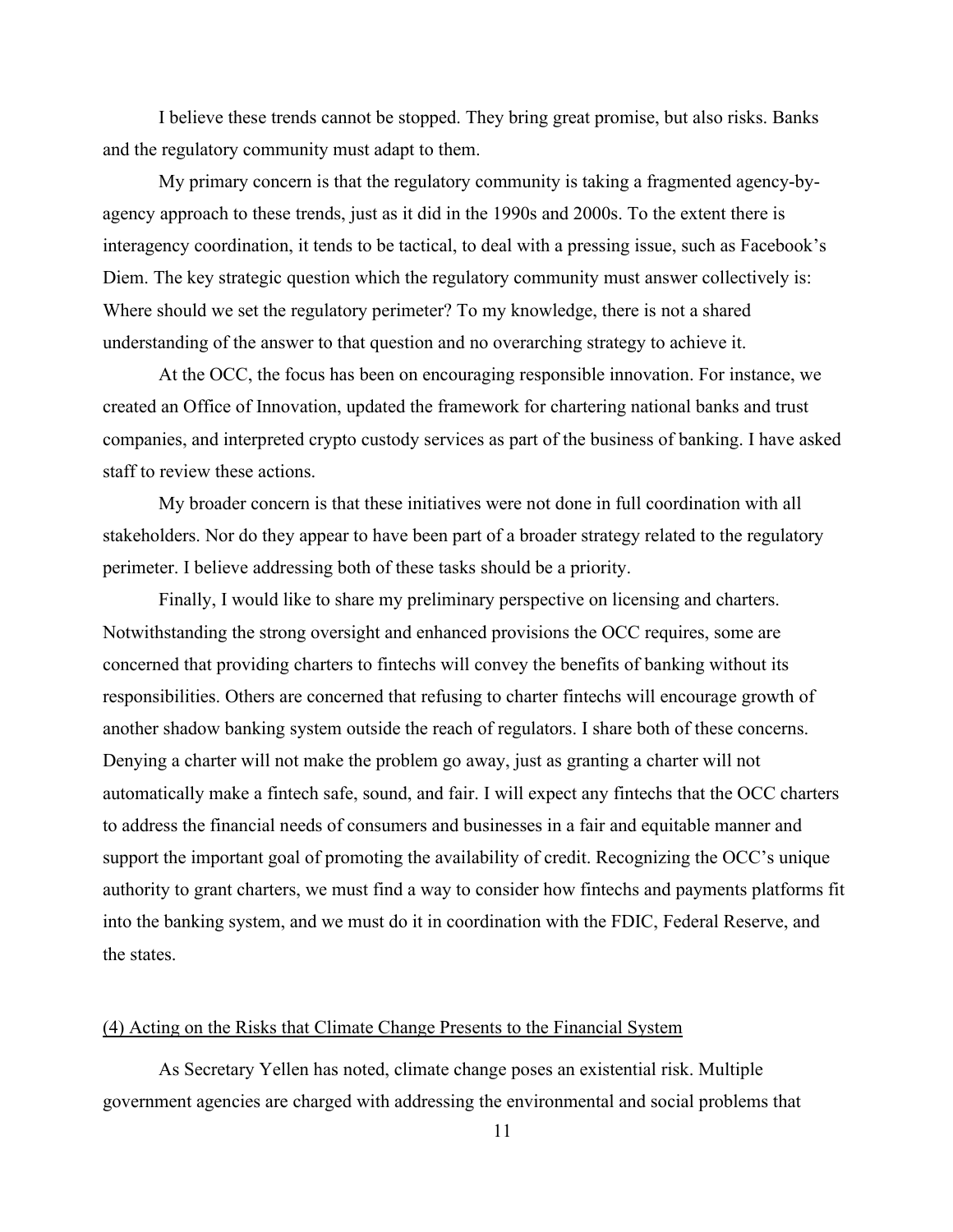climate change presents. Our focus at the OCC is on understanding how climate change may impact the safety and soundness of the institutions we supervise.

For supervisors, the problem statement is straightforward: banks are exposed to physical and transition risks. Physical risks include the increased frequency, severity, and volatility of extreme weather and the associated impact on the value of financial assets and borrowers' creditworthiness. Transition risks relate to adjustments to a low-carbon economy and include associated policy changes from Congress and other authorities, technology changes, and litigation.

The actions that need to be taken are less simple, however. Banks and supervisors are still developing methods for identifying, measuring, and managing physical and transition risks. Based on my observations, this will not be an easy or swift task.

Given this, I believe the OCC can help most if it adopts a two-pronged approach. First, we must engage with and learn from others. The OCC already participates in the Basel Committee on Banking Supervision's Task Force on Climate-Related Financial Risks. The group has taken stock of member initiatives on climate-related financial risks, cataloguing them for member organizations to benefit from one another's experience. Building on this, I have asked OCC staff to explore joining the Network for Greening the Financial System (NGFS), a group of central banks and supervisors from across the globe interested in addressing climate change through the sharing of best practices and development of climate and environment-related risk management. The more perspectives and experiences we can leverage, the better.

Second, we must support the development and adoption of effective climate risk management practices at banks. The OCC's approach to date has been to monitor climate changerelated developments at banks. I have asked staff to build on this approach and develop options for taking more concrete actions. These could include hosting or co-hosting a conference focused on climate change risk management practices at financial institutions, performing a thorough review of our existing policies, and evaluating a range of bank practices relative to identification and measurement, and risk management approaches. Managing the risks of climate change will require a collective effort and we will seek opportunities to hear from all stakeholders of our federal banking system.

At the most recent Financial Stability Oversight Council meeting, Secretary Yellen called out climate change as a financial stability risk. The OCC is committed to collaborating with FSOC and other FSOC members, as well as market participants and international standard-setting bodies